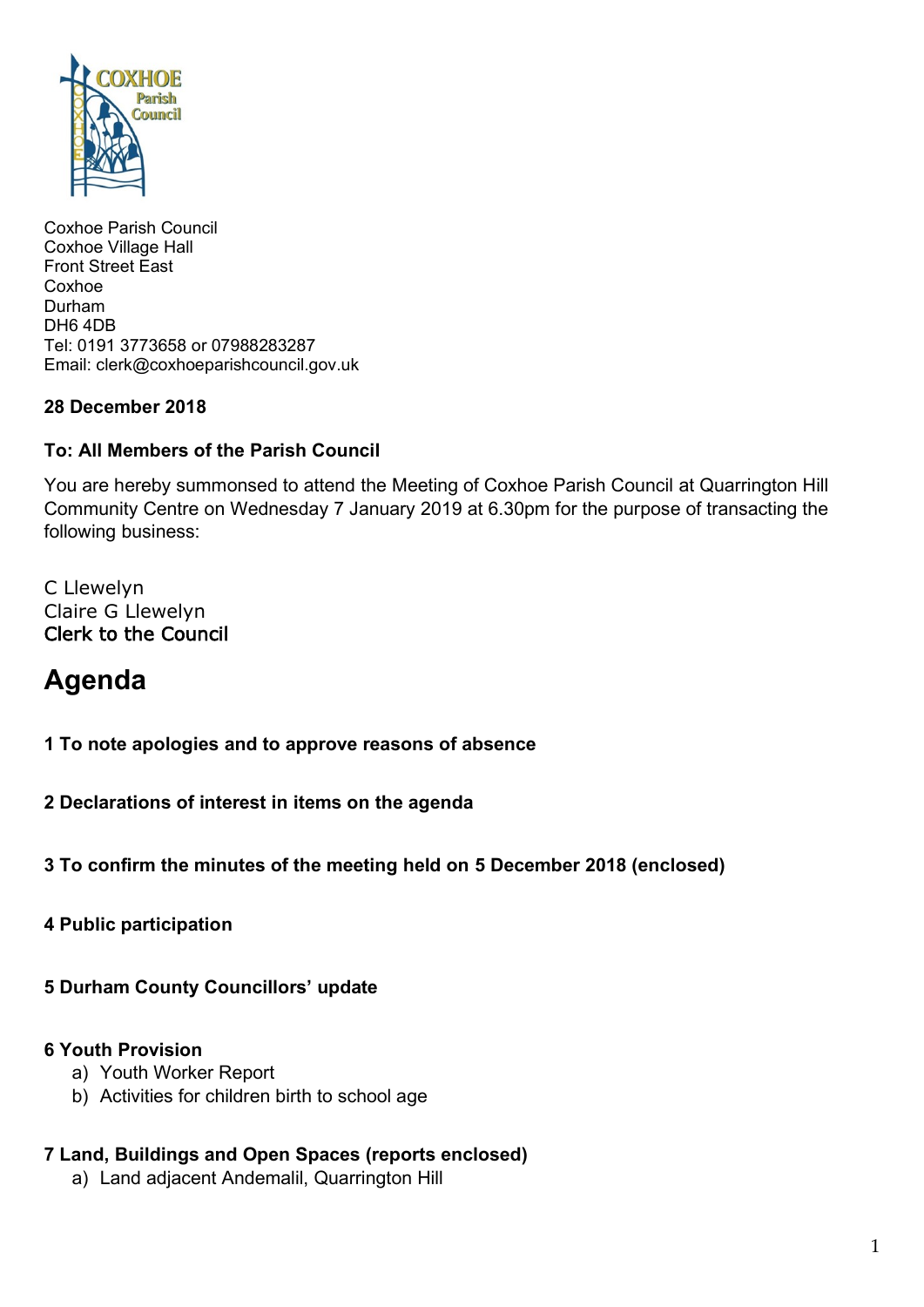#### **8 Parking**

- a) Coxhoe Report to follow
- b) Quarrington Hill parking update

### **9 Financial matters including Annual Governance**

- a) Finance Report, bank reconciliation and payment schedule (enclosed)
- b) Budget (enclosed)

#### **10 To agree Council Budget 2019 to 2020 (papers enclosed)**

#### **11 To determine the Parish Precept for 2019-20 (papers enclosed)**

#### **12 Grounds Maintenance contract decision on tenders received (report enclosed)**

**13 Councillors' reports of their attendance at meetings or events on behalf of the Parish Council**

#### **14 Clerk's Report**

- a) Chronicle
- b) Councillors training
- c) Insurance claim

#### **15 Committees Minutes and Membership**

- a) Finance Committee (minutes enclosed)
- b) Youth Strategy Group (minutes enclosed)
- c) Confirmation of Committee Membership

#### **16 Insurance Review (report enclosed)**

#### **17 Date of Coxhoe Village Hall public meeting (report enclosed)**

- **18 Parish Plan 3 (verbal update)**
- **19 Request for Financial Assistance (enclosed)**

#### **20 Planning and Correspondence (report enclosed)**

#### **21 Community Reports**

- a) Quarrington Hill Community Centre
- b) Coxhoe Village Hall
- c) Active Life at Coxhoe
- d) Coxhoe History Group